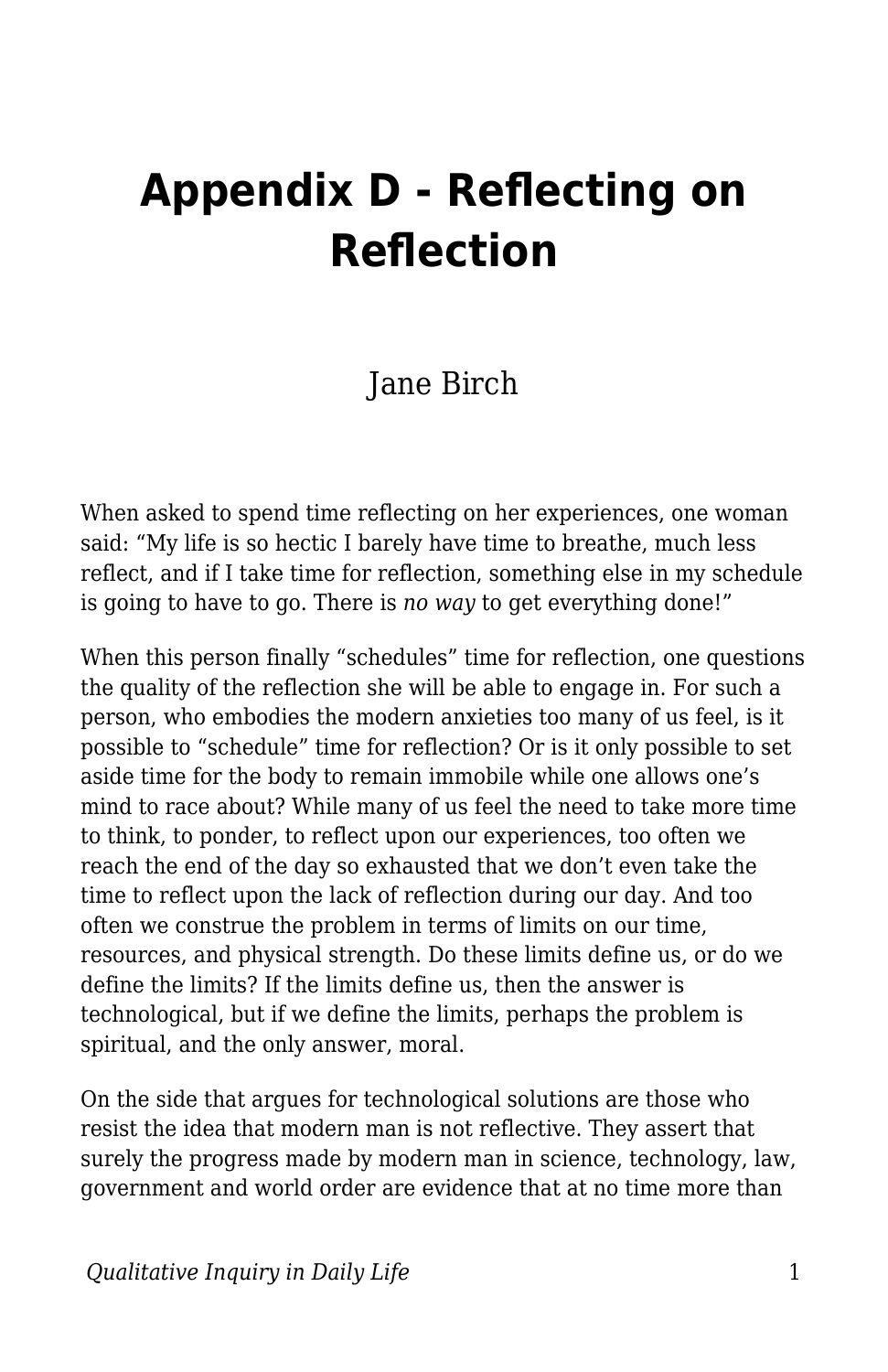the present have men and women been more anxiously engaged in thought. Of this type of thinking, one of the most important 20th century philosophy, Martin Heidegger, wrote:

Man today is in *flight from thinking*. This flight-from-thought is the ground of thoughtlessness. But part of this flight is that man will neither see nor admit it. Man today will even flatly deny this flight from thinking. He will assert the opposite. He will say—and quite rightly—that there were at no time such far-reaching plans, so many inquiries in so many areas, research carried on as passionately as today. Of course. And this display of ingenuity and deliberation has its own great usefulness. Such thought remains indispensable. But—it also remains true that it is thinking of a special kind.

Its peculiarity consists in the fact that whenever we plan, research, and organize, we always reckon with conditions that are given. We take them into account with the calculated intention of their serving specific purposes. Thus we can count on definite results. This calculation is the mark of all thinking that plans and investigates. Such thinking remains calculation even if it neither works with numbers nor uses an adding machine or computer. Calculative thinking computes. It computes ever new, ever more promising and at the same time more economical possibilities. Calculative thinking is not meditative thinking, not thinking which contemplates the meaning which reigns in everything that is.

The kind of thinking Heidegger criticizes in modern man coincides with the type of thinking one imagines can actually be scheduled into one's daily planner—the kind of thought one questions is really *thoughtful* at all, in the sense of having the quality of care, concern, and passion. Somehow, the words *reflection* and *thought* have been transmuted by the modifier of "calculative." This transmutation, not at all isolated at this particular instance, should be of concern to all of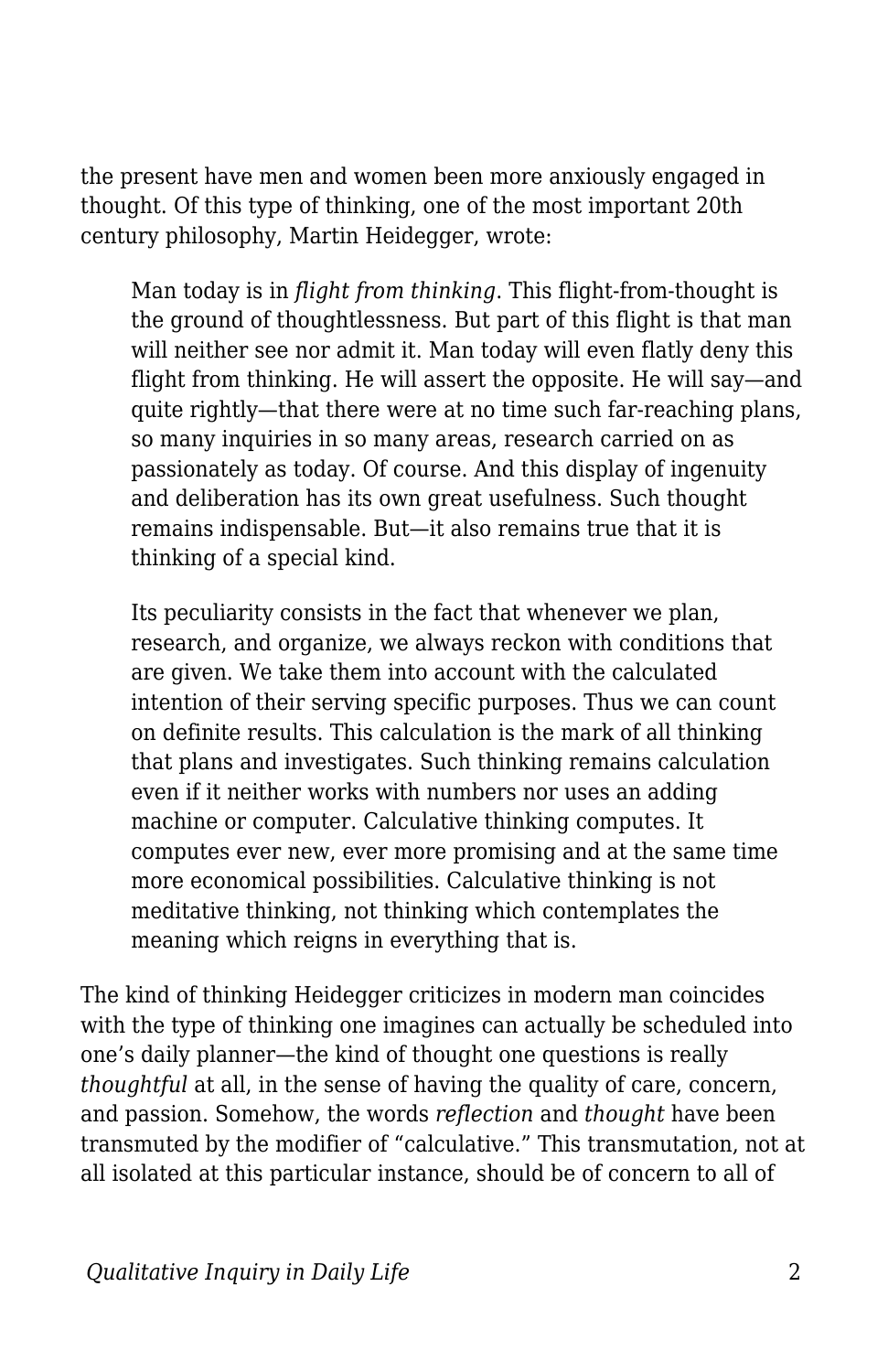us. As Neil Postman claims:

Technology imperiously commandeers our most important terminology. It redefines "freedom," "truth," "intelligence," "fact," "wisdom," "memory," "history,"—all the words we live by. And it does not pause to tell us. And we do not pause to ask.

And why do we not pause to ask? Is it really a matter of time? Is not "thought" in fact as inescapably a part of daily life as breathing? If so, then perhaps, as Heidegger suggests, it is the *kind* of thought that we are concerned with here.

Could there be something in the kind of thought that compels us to "pause to ask" that we are afraid may require more of us as people than we are willing to give? By pausing to ask are we not in danger of hearing something we may not want to hear? Something that may call on us to give—not just our time—but our souls: our care, our concern, our passion? And perhaps even more than this, our willingness to change in the face of those things we might see in ourselves—those realizations we might come to when we pause long enough, not just to still our bodies, but to also still our minds and hearts? Are we perhaps afraid of something within ourselves, something we are not sure we are ready to give up and so are not sure we want to face? If so, then the problem with reflection is not technical at all, but spiritual.

To the mind enamored with framing problems within a technological framework, the "problems" one reflects on are problems "out there," away from us, public, restricted, essentially technical in nature. This "objectification" of the problems divorces us from not only the world, but from each other, and from ourselves. The ability to "schedule" time for reflection in an otherwise hectic, and anxiety-producing lifestyle, posits our ability to reflect as an essentially active, aggressive, calculative role in which one takes on the world—a role that appears to contradict the inner-transforming effect we might otherwise hope to be the result of serious, deep, and profound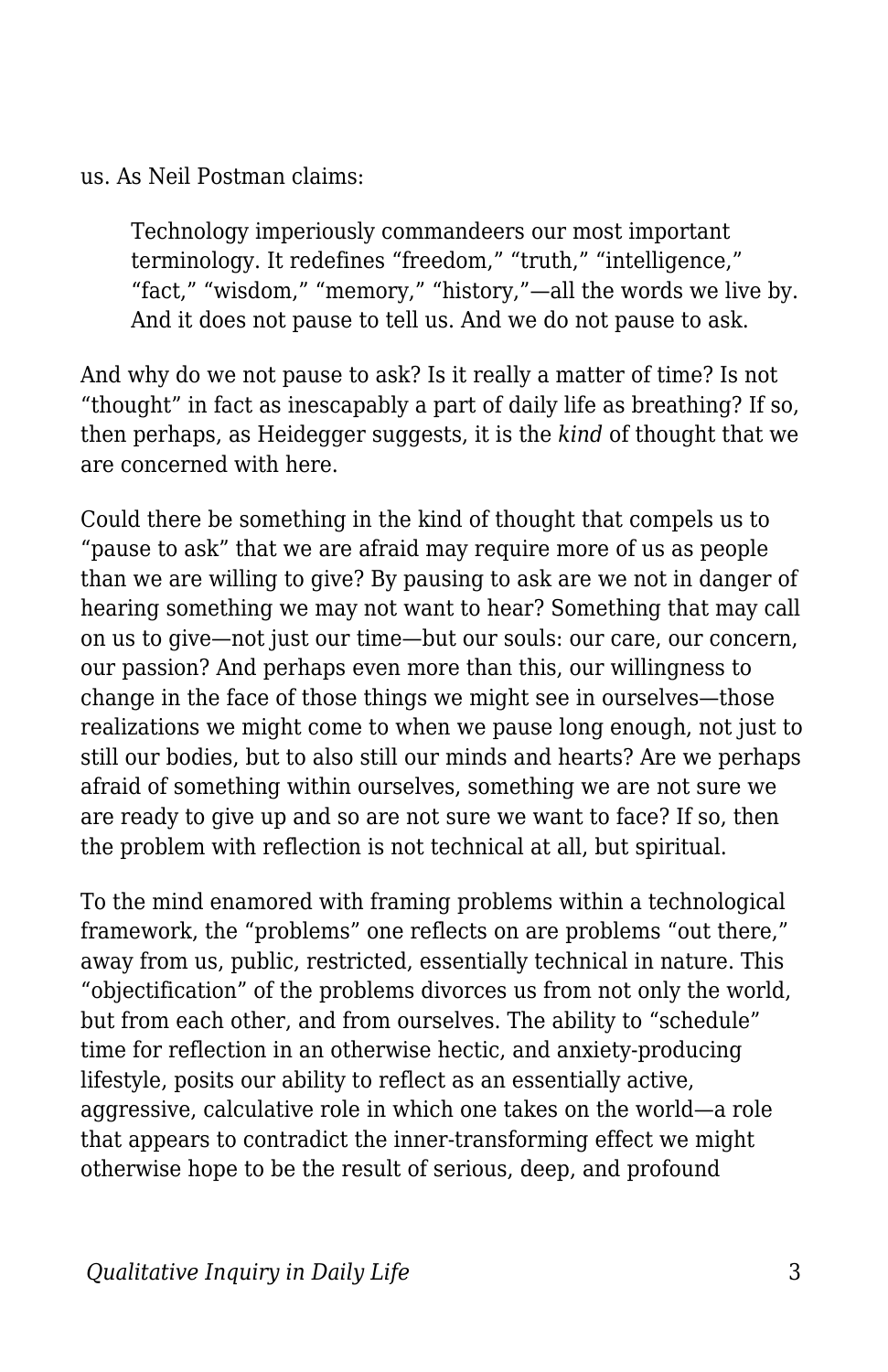reflection. Parker Palmer succinctly analyzes the problem in terms of the academician's pursuit of truth. But his point is equally poignant for a discussion of reflection:

When academics speak of "the pursuit of truth," they rightly imply that a gap exists between ourselves and truth. But there is a conceit hidden in that image, the conceit that we can close the gap as we track truth down. In [my] understanding, the gap exists not so much because truth is hidden and evasive but because we are. We hide from the transforming power of truth; we evade truth's quest for us. That is why [many ancient seekers of truth] went into the desert, into solitude and silence: they were trying to sit still long enough, in a space open enough, that truth could find them out, track them down. The truth that sought them was not an inert object or proposition. Rather it had the active quality of a person who wished to draw them into a community of mutual knowledge, accountability, and care.

By this understanding, I not only pursue truth but truth pursues me. I not only grasp truth but truth grasps me. I not only know truth but truth knows me. Ultimately, I do not master truth, but truth masters me. Here, the one-way movement of objectivism, in which the active knower tracks down the inert object of knowledge, becomes the two-way movement of persons in search of each other. Here, we know even as we are known.

Too often we find ourselves running away from something that we can't progress without. To sit still long enough, and listen close enough, and care enough to "hear" the problem is to already be reaching into the solution.